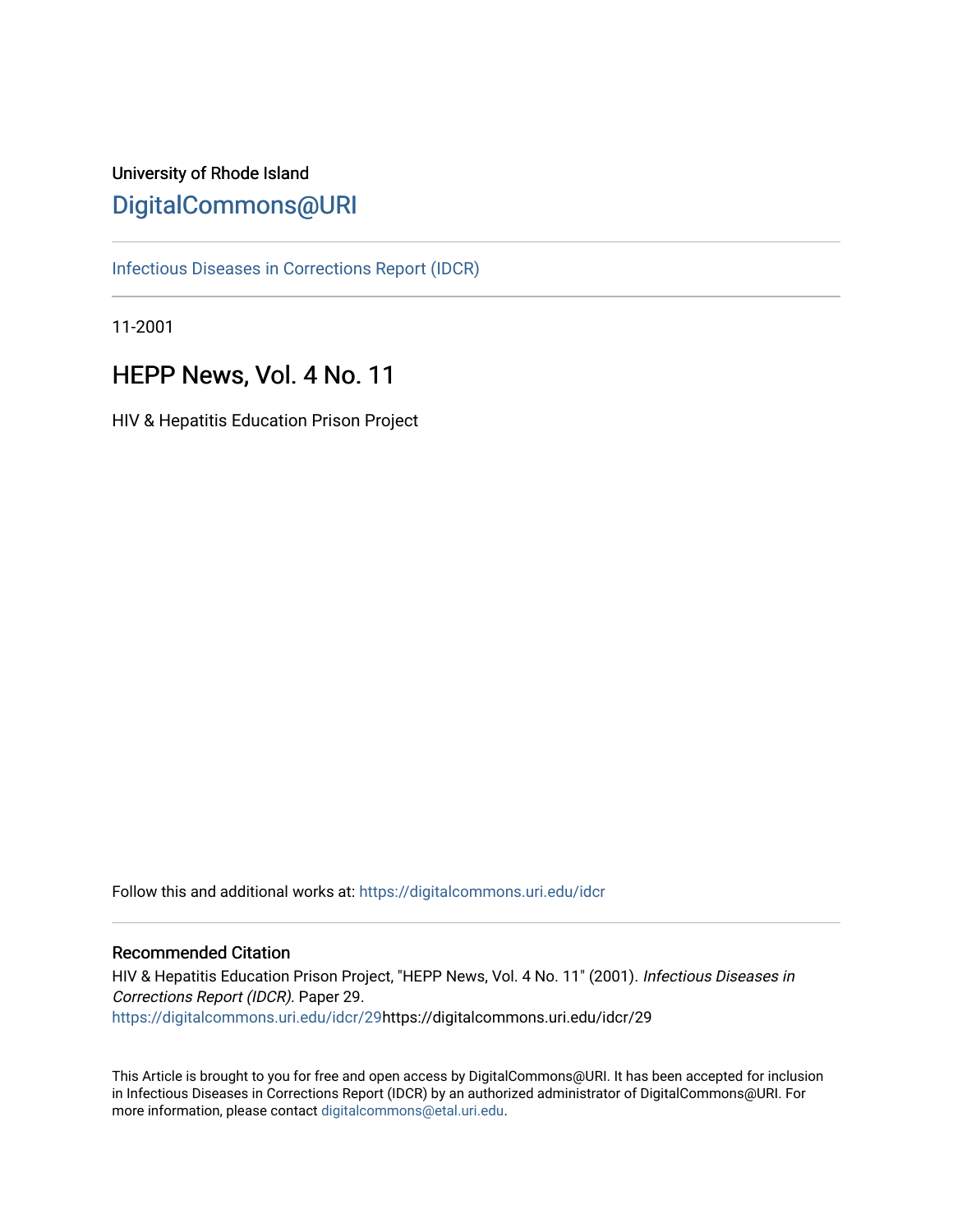

Sponsored by the Brown Medical School Office of Continuing Medical Education and the Brown University AIDS Program.

### **ABOUT HEPP**

*HEPP News, a forum for correctional problem solving, targets correctional administrators and HIV/AIDS and hepatitis care providers including physicians, nurses, outreach workers, and case managers. Continuing Medical Education credits are provided by the Brown University Office of Continuing Medical Education to physicians who accurately respond to the questions on the last page of the newsletter.* 

### **Antiretroviral Update: New Drugs on the Block**

**David Alain Wohl, M.D.\*,** *Co-Director, Central Prison Infectious Disease Service, University of North Carolina Central Prison Hospital*

Following a virtual renaissance in HIV therapeutics in the mid 1990's, the later part of the decade witnessed a sputtering of the HIV treatment pipeline. Since 1998 only three new antiretroviral agents have come to market, amprenavir (Agenerase), lopinavir-ritonavir (Kaletra) and tenofovir (Viread). In addition, re-formulations of existing drugs have been approved including the fixed dose combination of ZDV, 3TC and abacavir (Trizavir) and enteric coated ddI (Videx EC), bringing the current tally of approved antiretroviral agents to 19. This article will review aspects of these newer drugs and discuss their role in HAART of treatment naïve and experienced patients. A complete listing of available antiretroviral agents, doses, and common side effects is provided in HIV 101 of this issue.

### **Lopinavir/Ritonavir (Kaletra)**

One of the most exciting new antiretroviral agents in some time is the fixed combination of lopinavir and ritonavir (LPV/RTV). This combination exploits the ability of RTV to greatly enhance levels of another protease inhibitor (PI), in this case LPV. Each capsule of the drug contains 133 mg of LPV and 33 mg of RTV. As three (3) capsules of the combination are taken twice a day, each dose con-

**CHIEF EDITOR Anne S. De Groot, M.D.** *Director, TB/HIV Research Lab, Brown Medical School*

#### **DEPUTY EDITORS Frederick L. Altice, M.D.** *Director, HIV in Prisons Program, Yale University AIDS Program*

**Joseph Bick, M.D.** *Director, HIV Treatment Services, California Medical Facility, California Department of Corrections*

**David P. Paar, M.D.**

*Director, AIDS Care and Clinical Research Program, University of Texas, Medical Branch*

**Faculty Disclosure**  In accordance with the Accreditation Council for Continuing Medical Education Standards for Commercial Support, the faculty for this activity have been asked to complete Conflict of Interest Disclosure forms. Disclosures are listed at the end of articles. All of the individual medications discussed in this newsletter are approved for treatment of HIV and hepatitis unless otherwise indicated. For the treatment of HIV and hepatitis infection, many physicians opt to use combination antiretroviral therapy which is not addressed by the FDA.

*HEPP News is grateful for the support of the following companies through unrestricted educational grants: Major Support: Agouron Pharmaceuticals, Dupont Pharmaceuticals, and Roche Pharmaceuticals Sustaining: Abbott Laboratories, Boehringer-Ingelheim/Roxane Laboratories, and Schering-Plough Supporting: Merck & Co. and OrthoBiotech*

100 mg of RTV. LPV/RTV has been studied in treatment naïve and antiretroviral experienced subjects in combination with other agents. Results of a pivotal study comparing d4T and 3TC in combination with either LPV/RTV versus nelfinavir, involving over 650 antiretroviral naïve subjects, were recently reported.<sup>1</sup> After 60 weeks, 64% of the subjects in the LPV/RTV arm had an HIV viral load below 50 copies/mL compared to 52% in the nelfinavir arm (p=0.001). Virologic failure was reported in only 1% of the LPV/RTV subjects verses 9% of the nelfinavir-assigned subjects.<sup>2</sup> Strangely, none of the 40





*\*Selected from 11 mutations associated with reduced susceptibility to LPV (protease amino acid positions 10, 20, 24, 46, 53, 54, 63, 71, 82, 84 & 90)*

subjects failing LPV/RTV had genotypic or phenotypic resistance to protease inhibitors while 37% of the 84 nelfinavir assigned subjects with virologic failure did have mutations associated with decreased susceptibility to PIs. Even more unexpected was the virtual absence of the 3TC resistance-associated mutation at codon 184 in the

LPV/RTV arm compared to the nelfinavir arm. Clearly, this is not a business-as-usual PI.

In PI- and NRTI- experienced but NNRTI-naïve subjects, LPV/RTV has been studied in combination with an NNRTI. In this context, the combina-

*Continued on page 2*

| WHAT'S                                               | <b>INSIDE</b> |
|------------------------------------------------------|---------------|
|                                                      |               |
| Spotlight <b>Construction</b> Property Bootlight     |               |
|                                                      |               |
| Self-Assessment Test <b>Constant Contains Fig. 9</b> |               |

Brown Medical School | Providence, RI 02906 | 401.863.2180 | fax: 401.863.1243 | www.hivcorrections.org *If you have any problems with this fax transmission please call 800.748.4336 or e-mail us at HEPP@corrections.net*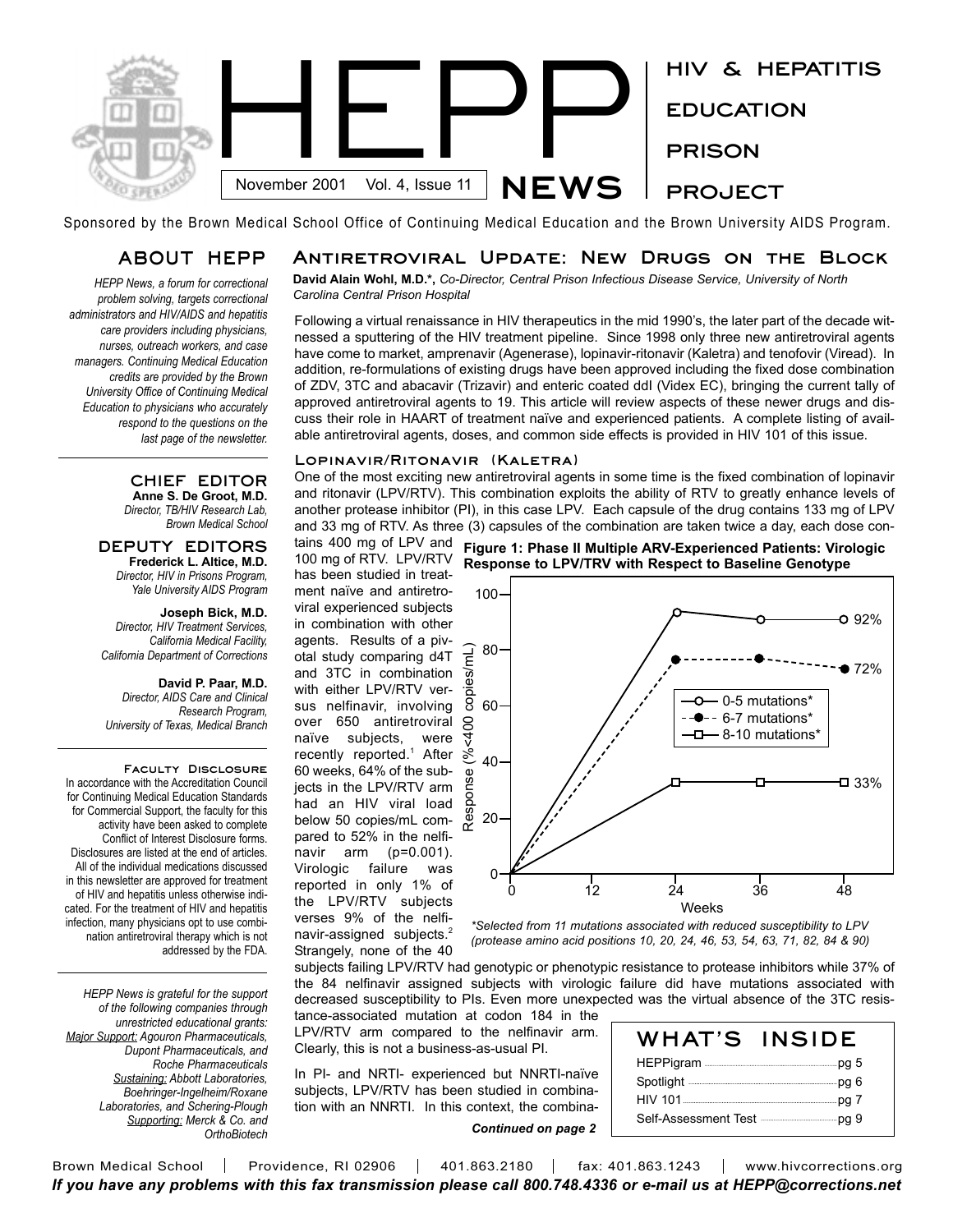### **Antiretroviral Update...** *(continued from page 1)*

tion of LPV/RTV and the NNRTI was very effective at reducing viral load below detectable limits. However, the effect of adding an agent from a new class (i.e. NNRTI) makes pinning all this success on LPV/RTV difficult. Characterization of the resistance profile of LPV/RTV, as discussed above, has been hampered by the small numbers of subjects failing the drug and a lack of resistance mutations detected in those who have. Failure to respond to LPV/RTV in patients with pre-existing resistance mutations has been described and response to the drug is dependent on the number of mutations present at baseline. These data indicate that multiple mutations are required to reduce susceptibility to LPV/RTV (see figure 1).

The attraction of LPV/RTV as a component of a salvage regimen is obvious. Here is a drug that appears to be slowed down only by multiple mutations, is active against virus with protease inhibitors resistance mutations and can be given as 3 pills twice a day. 'Voila!,' the Abbott scientists must have proclaimed when they realized what they created. This strength, though, has turned out to be the drug's weakness. Some clinicians view LPV/RTV as a drug to reserve for salvage – a sort of ace in the hole. However, there is a compelling argument to use the agent earlier. The ease of administration, potency and probable high threshold for resistance accumulation position the agent as an attractive element of initial therapy. A major concern regarding this approach is the lack of understanding of the consequences of LPV/RTV failure and the implication for future treatment response. At this time, clinicians have to judge for themselves where to place this agent until more data are available to address the outstanding questions.

Drug-drug interactions of LPV/RTV are what would be expected of a ritonavir (RTV) -containing regimen. Additionally, data suggest a decrease in plasma levels when the agent is combined with an NNRTI. Therefore, the dose of LPV/RTV should, in most cases, be 4 capsules BID when efavirenz or nevirapine are also used. The drug is best absorbed with food.

Adverse effects include mostly gastrointestinal problems. There have been reports of lower extremity edema with LPV/RTV not due to deep vein thrombosis or right-sided heart failure. LPV/RTV does lead to perturbations of lipids, and therefore it would be surprising if it did not produce those body shape changes associated with the protease inhibitors class.

As in the case with RTV, there are storage issues relevant to correctional facilities, especially those located in regions where it can get very hot. Unlike RTV, LPV/RTV does not need to be refrigerated if used within 2 months and can be stored at temperatures up to 77° F (up to room temperature). However, if the temperature is higher, as is the case in most of the cell blocks in North Carolina in July and August, the product breaks down quickly. If refrigerated, both LPV and RTV remain stable until the expiration date on the manufacturer's label. These storage requirements can pose challenges for systems where drugs are provided 'keep on person' (KOP) and where it gets hot as Georgia asphalt in the summer.

### **Tenofovir (Viread)**

This newest addition to the antiretroviral war chest is a little pill that is taken once a day. Tenofovir is a nucleotide analogue, which means the agent is already in the nucleotide form that nucleoside analogues are converted to in the body. The drug has been approved for initial and salvage treatment of HIV infection despite the fact that there are few data regarding use of the drug as initial therapy. The manufacturers have conducted trials in HIV-therapy experienced patients and have demonstrated moderate potency of the drug. In one study 189 subjects, who were receiving antiretroviral therapy for a minimum of 8 weeks but continued to have detectable HIV viral loads, were randomized to receive intensification with three different doses of tenofovir or placebo. At 48 weeks, subjects assigned to receive the 300 mg dose of tenofovir had a modest, but meaningful, reduction in viral load (80% or 0.62 log).<sup>3</sup> A larger study involving over 550 subjects compared the addition of 300 mg dose of tenofovir versus placebo, again in treatment-experienced patients with detectable HIV viremia. At 24 weeks, when all patients rolled over to active drug, 19% of the 368 tenofovir-assigned subjects had a viral load below 50 copies/mL compared to 1% of the 182 subjects randomized to placebo.<sup>4</sup> These results are to be formally presented at the Interscience Conference on Antimicrobial Agents and Chemotherapy (ICAAC) in **December** 

An international trial of 600 naïve subjects in which tenofovir, as part of a combination including efavirenz and 3TC, is being compared to a regimen of d4T, efavirenz, and 3TC, is ongoing.

Tenofovir susceptibility is reduced in the presence of multiple nucleoside analogueassociated mutations, particularly when the M41L and L210W mutations are present. Multiple thymidine analogue mutations or TAMs (M41L, L210W D67N, K70R, T215Y/F among others) is associated with decreased efficacy of tenofovir. The K65R mutation and multi-drug resistance mutations such as the T69S confer resistance to the drug.

The side effect profile of the drug, to date, appears favorable. Unlike related drugs such as adefovir and cidofovir, tenofovir does not seem to cause renal insufficiency to any great extent. Nausea, vomiting and diarrhea have been reported with use of the drug; however, it remains unclear if tenofovir contributes to metabolic complications of therapy such as fat redistribution or hyperlactatemia. In animal studies there have been problems with bone mineralization prompting the inclusion of bone density evaluations in Gilead sponsored studies of tenofovir in humans. Post-marketing surveillance of side effects will be required to fully characterize the adverse effect profile of this drug. To date, there are no data indicating that bone density is a problem in people. High fat meals increase the bioavailability of the drug, therefore, it is recommended tenofovir be taken with a meal.

Where tenofovir will fit in the grand scheme of treatment is not clear at present. This easy to take agent may become a "cherry on top" drug, added to regimens that are commonly perceived to need a bit of a boost, such as in the use of triple nucleosides in patients with high viral loads, in salvage regimens in multi-drug experienced patients and for intensification of a newly failing regimen. The drug may also become part of a once a day regimen along with other existent and forthcoming once a day therapies provided meal requirements do not conflict.

### **Amprenavir (Agenerase)**

Originally dismissed as a 'me-too' protease inhibitor, amprenavir does stand a little (and I mean a little) apart from the pack. Studies of antiretroviral naïve and experienced patients demonstrate that amprenavir is effective as a component of a three or more drug regimen and, by virtue of a somewhat disparate pattern of resistance development, may have some unique applications. For example, one of the biggest selling points for this hefty protease inhibitors (weighing in at 16 pills per day) is that it has a novel pattern of resistance which would indicate relatively limited cross resistance to other PIs. The initial mutation seen in patients failing amprenavir is at codon 50, which is relatively unique. Subsequently generated mutations, however, do overlap with other PIs (for a constantly updated list of HIV resistance mutations go to www.iasusa.org and click on 'Drug Resistance Mutations': see Resources and Websites). Likewise, this overlap of mutations, such as the I84V mutation in particular, would predict that virus resistant to indinavir and ritonavir would be less susceptible to amprenavir.

However, in a pivotal trial of nucleoside reverse transcriptase inhibitor (NRTI) experienced but protease inhibitor (PI) naïve sub-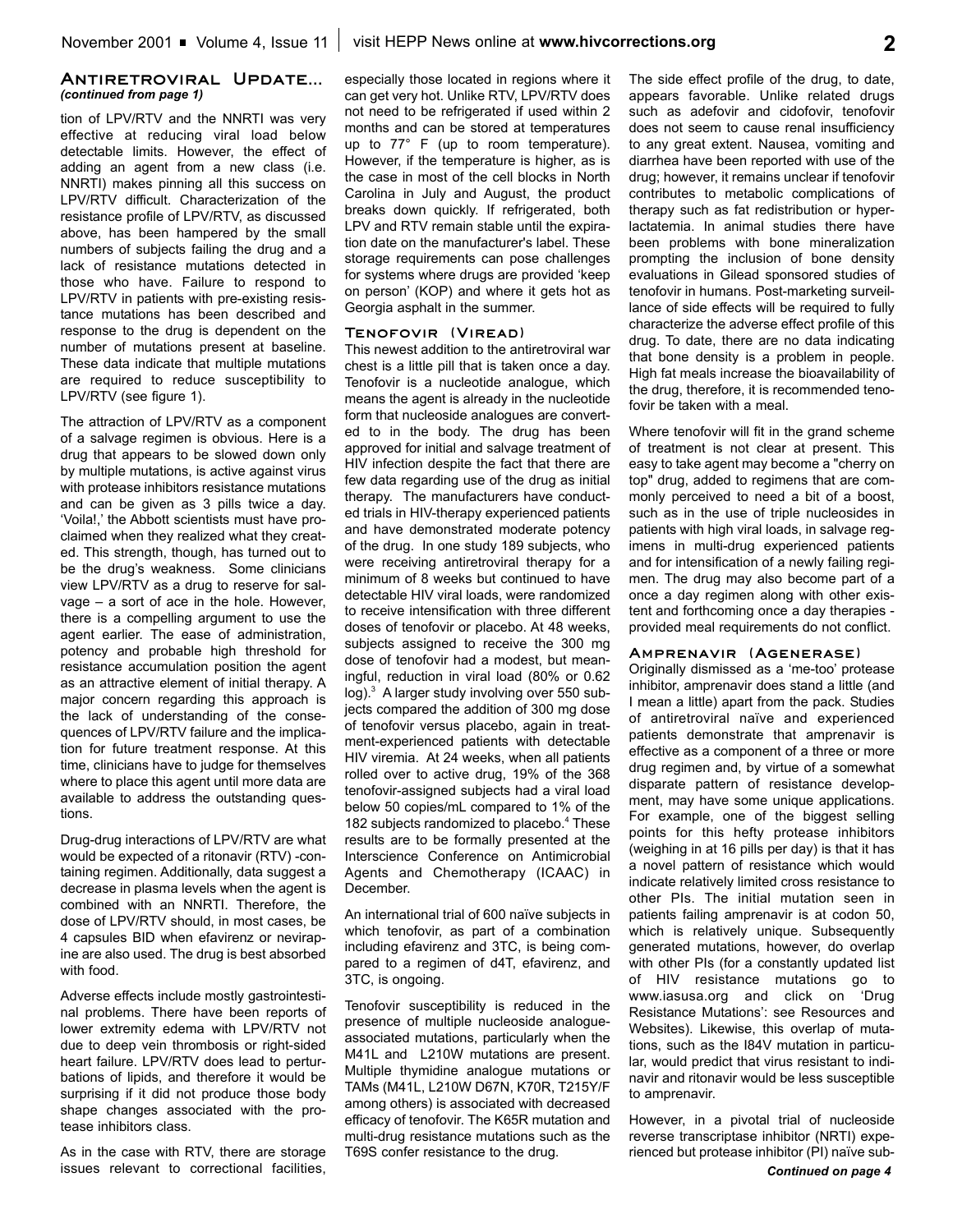# **Letter from the Editor**

#### *Dear HEPP News Readers,*

*As this issue of HEPP News went to press, we were busy at the 25th Conference on Correctional Health Care (NCCHC) in Albuquerque, New Mexico. We started the conference on a great note with the annual HEPP preconference symposium. This year's symposium was entitled: "Bridging the Gap: Getting High Risk Patients into Treatment," a topic that went with the theme of our Aug./Sept. 2001 HEPP News. We had fabulous presentations by many well-known correctional doctors, including our own Chief Editor, Anne De Groot, who gave presentations on TB in corrections and on the issues facing women inmates with HIV. Deputy Editor Joe Bick also reported on issues facing transgendered patients and their HIV treatment and prevention: Dr. Michael Wong gave a presentation on Hepatitis C in corrections; Joe Paris, another HEPP Editor, spoke about the outbreak of Hepatitis B in the Georgia DOC earlier this year; Rob Lyerla, from the CDC, discussed the state of Hepatitis B in corrections nationwide; and Dr. Eric Avery, spoke on mental health treatment in HIV-positive patients in corrections. We appreciate the time and effort our presenters gave to make the symposium a success.*

*Many other HEPP "celebrities" were seen at the conference, including Dr. David Thomas, Dr. Dean Rieger, Dr. Ted Hammett and a great dancer, HEPP advisor Ned Heltzer. We all attended important presentations on health care in prison, especially as it relates to HIV and Hepatitis. Next month's issue will include a "Rapid Report" section with conference updates. We will focus on the presentations on women, Hepatitis B and C, and HIV as they relate to corrections.*

*In this issue, Associate Editor David Wohl provides a comprehensive drug update, looking at the three newest drugs that have become part of HAART: amprenavir, lopinavir/ritonavir, and the latest FDA approved drug, tenofovir. HIV101 complements the main article, providing an updated table describing all of the antiretroviral medications now available. This month's spotlight was written by The Corrections Connection's, Michelle Gaseau, who interviewed Robyn Gershon from Columbia University's school of public health. Gershon spearheaded a study on postexposure prophylaxis (PEP) in corrections, the first study of its kind. The HEPPigram supplements the interview by providing updated PEP recommendations for various types of exposures to HIV.*

*After reading this issue, health care providers should understand the basics of the new antiretroviral medications, including dosing and drug interactions; readers should also understand what an occupational exposure to HIV is, which drug regimens to use in the case of an occupational exposure to HIV, and what documentation is recommended.*

*Next month's issue will focus on opportunistic infections and recommendations for treating those infections presented by Dr. Joe Bick. We encourage our readers to submit summaries from any NCCHC presentation or any other topics!*

*Sincerely, Rebecca Nerenberg,* 

*Managing Editor, HEPP News*

# **Subscribe to HEPP News**

Fax to **617.770.3339** for any of the following: *(please print clearly or type)*

\_\_\_\_ Yes, I would like to add/update/correct (circle one) my contact information for my complimentary subscription of HEPP News fax/email newsletter.

- Yes, I would like to sign up the following colleague to receive a complimentary subscription of HEPP News fax/email newsletter.
- \_\_\_\_ Yes, I would like to have the following back issues emailed to me (please include volume/issue/date).

\_\_\_\_ Yes, I would like my HEPP News to be delivered in the future as an attached PDF file in an email (rather than have a fax).

|  | NAME: NAME: 2008 - 2008 - 2008 - 2008 - 2018 - 2018 - 2018 - 2018 - 2018 - 2018 - 2018 - 2018 - 2018 - 2018 - 2018 - 2018 - 2018 - 2018 - 2018 - 2018 - 2018 - 2018 - 2018 - 2018 - 2018 - 2018 - 2018 - 2018 - 2018 - 2018 - |                                              |
|--|-------------------------------------------------------------------------------------------------------------------------------------------------------------------------------------------------------------------------------|----------------------------------------------|
|  |                                                                                                                                                                                                                               | (Optional) # of HIV-Infected Inmates: ______ |
|  | CHECK ONE: O Physician O Physician Assistant O Nurse Practitioner<br>O Pharmacist O Medical Director/Administrator O HIV Case Worker/Counselor O Other                                                                        | O Nurse/Nurse Administrator                  |
|  |                                                                                                                                                                                                                               |                                              |
|  |                                                                                                                                                                                                                               |                                              |
|  |                                                                                                                                                                                                                               |                                              |
|  |                                                                                                                                                                                                                               |                                              |
|  |                                                                                                                                                                                                                               |                                              |

**Senior Advisors**

Theodore M. Hammett, Ph.D. *Abt Associates*

Ned E. Heltzer, R.Ph., M.S. *Heltzer Associates* Ralf Jürgens

*Canadian AIDS Law Legal Network* Joseph Paris, Ph.D., M.D.

*CCHP Georgia Dept. of Corrections*  David Thomas, J.D., M.D.

*Florida Dept. of Corrections* Lester Wright, M.D.

*New York State Dept. of Corrections* **Associate Editors**

Dean Rieger, M.D.

*Indiana Dept. of Corrections* Josiah Rich, M.D.

*Brown University School of Medicine, The Miriam Hospital*

Stephen Tabet, M.D., M.P.H. *Univ. of Washington Division of Infectious Disease Seattle HIVNET*

> David A. Wohl, M.D. *University of North Carolina*

> > **Managers**

Dennis Thomas *Brown University AIDS Program*

Michelle Gaseau *The Corrections Connection*

**Layout**

Kimberly Backlund-Lewis *The Corrections Connection*

**Distribution**

*Screened Images Multimedia* **Managing Editor** 

Rebecca Nerenberg *HIV Education Prison Project* The editorial board and contributors to HEPP News include national and regional correctional professionals, selected on the basis of their experience with HIV and hepatitis care in the correctional setting.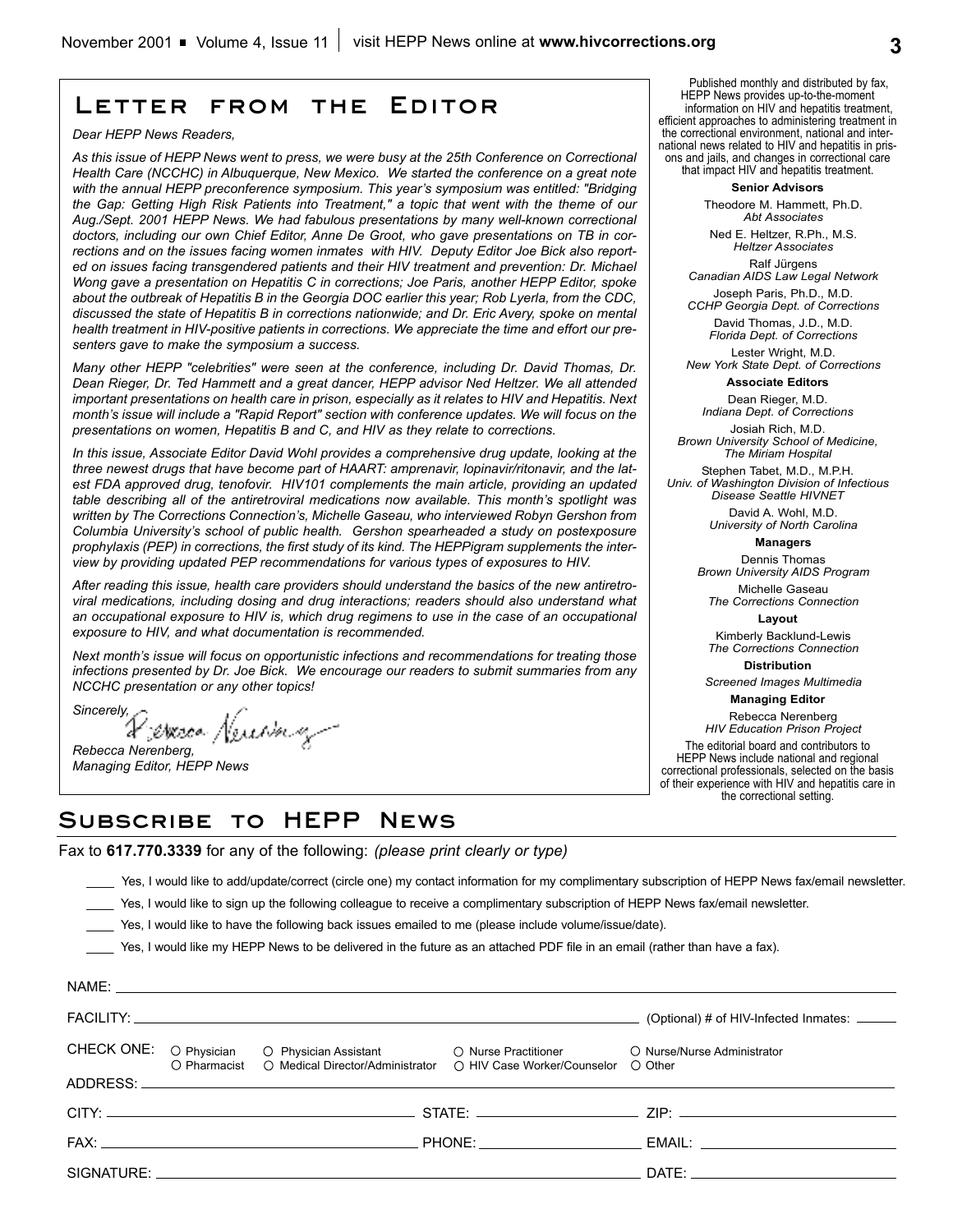### **Antiretroviral Update...** *(continued from page 2)*

jects pitting a triple drug therapy of two NRTIs and amprenavir against two NRTIs coupled with indinavir, there appeared to be no clear difference between these protease inhibitors in reducing viral load. At 24 weeks 43% of the amprenavir assigned patients had HIV viral loads below 400 copies/mL compared to 53% of the indinavir assigned subjects.<sup>5</sup> This trend favoring indinavir was not statistically significant. Adverse events, however, were more common in the amprenavir arm and were related to gastrointestinal intolerance and rash.

Furthermore, in the most rigorous studies of amprenavir in NNRTI- and PI- experienced subjects, the role of the drug was obfuscated by an unforeseen drug-drug interaction with efavirenz, which was included as part of the experimental salvage regimens. After a dismal showing for amprenavir (only a quarter of subjects receiving amprenavir, efavirenz and abacavir had viral load below 400 copies/mL) it became apparent that efavirenz substantially lowers amprenavir levels in the blood.

Amprenavir appears more likely to produce rash than other drugs of this class and this can cause confusion when combined with a NNRTI or abacavir. Stevens-Johnson Syndrome is reported in as many as 1% of patients taking this drug. Gastrointestinal adverse effects are common as is circumoral paresthesia (tingling around the mouth). A suggestion that this is a protease inhibitor that is less likely to cause dyslipidemia and body shape changes has become somewhat less relevant as the drug has been coupled with lower dose RTV in an effort to reduce the pill burden of amprenavir. RTV at higher doses has been demonstrated to increase triglycerides and cholesterol and has been linked to truncal fat accumulation. Whether these effects are dose dependent remains unclear. Each 150 mg amprenavir pill contains 109 IU of vitamin E. Therefore, supplemental vitamin E should be avoided.

When used without RTV, the dose of amprenavir is 1200 mg BID. The drug can be taken with or without food but not with a high fat meal. With RTV the dose can be reduced as RTV acts to increase plasma levels of the drug. Several dose regimens have been examined including amprenavir-600 mg plus RTV-100 mg both BID, amprenavir-600 mg

plus RTV-200 mg both BID and amprenavir-1200 mg plus RTV-200 mg QD. While these regimens are not on the package insert, they are commonly used in clinics. Special attention must be paid to drug interactions. As mentioned, when the drug is coupled with efavirenz a reduction in plasma levels of amprenavir occurs. Some clinicians recommend that when efavirenz or nevirapine is added to amprenavir that 200 mg of RTV and 600 mg of amprenavir be used.

Capitalizing on a somewhat disparate sequence of resistance evolution to amprenavir, the manufacturers have tried to position the drug as a first PI-failure option. This application of the drug has not caught on in many places. It is likely that this has much to do with the extraordinary pill burden and the availability of other options. Hope, however, may be on the horizon. The manufacturers of amprenavir have developed a pro-drug formulation, GW433908, affectionately referred to as '908'. This drug will likely require 2 pills twice a day. Clinical study of this agent is underway but approval is likely to be one year away.

### **New Formulations of Older Agents**

By now most clinicians have become familiar with the fixed dose combination of ZDV, 3TC and abacavir (Trizavir). This one pill BID regimen has the efficacy and tolerability that would be expected with exposure to these compounds. In addition, an enteric-coated formulation of ddI has been approved. The original formulation of ddI contained an antacid to buffer against degradation of the drug in the acid or the stomach. The new formulation uses a protective coating instead. The result is a normal sized capsule that can be swallowed instead of chewed, less gastrointestinal disturbance caused by the buffer and reduced drug interactions with agents requiring stomach acidity for absorption. The drug still needs to be taken on an empty stomach. The toxicity is expected to mirror that of the older formulation, but with better palatability, one wonders whether we will see more people actually taking the drug as recommended and, therefore, more of the toxicity we associate with ddI.

### **New Regimens**

The array of available agents for treatment of HIV infection has led clinicians to develop diverse therapeutic strategies. For instance, patients initiating antiretroviral therapy can now be treated with a PI-based, PI-sparing, NNRTI-based or triple NRTI regimen, among others. Reassuringly, it appears there are no major differences in antiretroviral effectiveness across popular treatment strategies. John A. Bartlett from Duke University recently published an analysis of the results of 23 HIV treatment trials in which antiretroviral naïve subjects received dual NRTIs and either a PI, an NNRTI, or a third NRTI, and found that these three approaches were not significantly different in their ability to drive HIV viral load levels below 50 copies/mL.<sup>6</sup>

With generally similar efficacy expected with these treatment strategies, consideration of regimen composition now focuses on tailoring therapy to patient-specific issues of adherence and tolerability. Pill count, frequency of dosing, drug-drug interactions and side effect tolerance can now be considered when devising a regimen - recasting associations of HAART with handfuls of multicolored pills that make people sick.

Salvage therapy has also evolved and frequently involves inventive, and sometimes ragtag, collections of agents - often inspired as much by results of resistance testing and pharmacologic boosting as by wishful thinking. Yet, salvage therapy continues to provide diminishing returns with high long-term failure rates seen in most every study. As persons with HIV infection live longer and cycle through antiretrovirals, there is a need for new agents that are effective against viruses that have accumulated multiple resistance mutations.

### **Conclusion**

More drugs, more choices. The question remains, though, 'How, short of a cure, can new drugs continue to be developed to meet the needs of an increasingly treatment experienced and socially complex HIV positive population?" With the rate of new HIV infections continuing to be on the order of 40,000+ per year and HAART failure rates high, there remains, unfortunately, a market for new antiretrovirals. Industry's most recent responses to this challenge were described in this article. While none of these agents offer what most would consider a major advance in the treatment of HIV, they do complement the palette of available drugs and provide an opportunity for creative options in initial and salvage treatment.

*\*Speaker's Bureaus: GSK, Gilead, Merck, BI, Roche*

#### *References:*

*1. King M, Bernstein B, Kempf D, Moseley J, Gu K, Sun E, for the M98-863 Study Group. Program and abstracts of the 8th Conference on Retroviruses and Opportunistic Infections; February 4-8, 2001; Chicago, Illinois. Abstract 329.*

*2. Bernstein B, Mosely J, Kempf D, et al. Absence of resistance to Kaletra (ABT-378/r) observed through 48 weeks of therapy in antiretroviral-naive subjects. Program and abstracts of the 8th Conference on Retroviruses and Opportunistic Infections; February 4-8, 2001; Chicago, Illinois. Abstract 453. 3. Miller MD, Margot NA, Schooley R, McGowan I. Baseline and week 48*

*final phenotypic analysis of HIV- 1 from patients adding tenofovir disoproxil fumarate (TDF) therapy to background ART. Program and abstracts of the 8th Conference on Retroviruses and Opportunistic Infections; February 4-8, 2001; Chicago, Illinois. Abstract 441.*

*4. Gilead Sciences Press Release. February 20, 2001 www.gilead.com. 5. Goodgame J et al. Amprenavir (141W94, APV)/3TC/ZDV exerts durable antiviral activity in HIV-1-infected antiretroviral therapy-naïve subjects through 48 weeks of therapy. 39th ICAAC, San Francisco, Abstract 509, 1999.*

*6. Bartlett JA, DeMasi R, Quinn J, Moxham C, Rousseau F. Overview of the effectiveness of triple combination therapy in antiretroviral-naïve HIV-1 infected adults. AIDS. 15 (11): 1369-77, 2001 Jul 27.*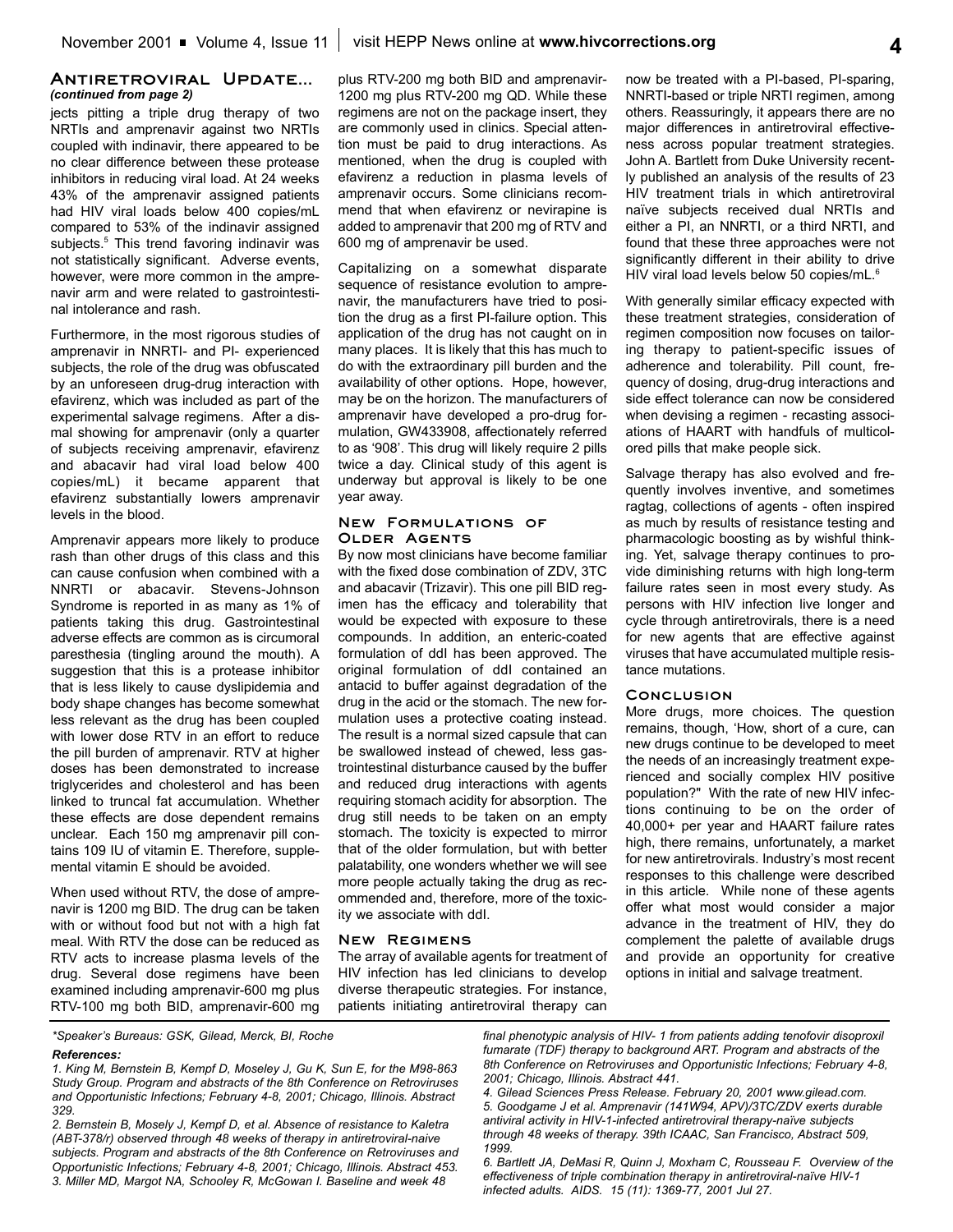# **HEPPigram: Recommendations for HIV Postexposure Prophylaxis (PEP)**

Accidental exposure to HIV exists in the health care setting and provides a possible avenue for HIV transmission. Like sexual exposure, this mode of exposure is often preventable,<sup>1</sup> but if it does occur, initiating post-exposure prophylaxis soon (within 1-2 hours optimally) after exposure provides the best defense against HIV transmission.<sup>2</sup> The overall HIV transmission rate for cases of occupational exposure is estimated at approximately 0.3%.<sup>3</sup> Exposure to blood and body fluids or tissues contaminated with blood carry a risk of transmission as do genital secretions. The risk of transmission for nonbloody body fluids (e.g. cerebrospinal, pericardial, amniotic) is undetermined. Exposure to nonbloody tears, sweat, saliva, urine, vomit, or feces is not considered to pose a significant risk of HIV transmission.<sup>2</sup>

The rationale behind PEP is that it appears to stop cellular HIV infection before the virus becomes established in cells. In order for PEP to be effective, then, it must be initiated before there is detectable viremia.<sup>3</sup> The following two tables provide guidelines for provided PEP in an occupational setting. Most often, the basic two-drug PEP regimen is the combination of zidovudine plus lamivudine, although other combinations may be considered.2 The expanded three-drug PEP recommendation adds a PI (lopinavir), an NRTI (abacavir), or an NNRTI (efavirenz) to the basic regimen.<sup>2</sup> An occupational exposure report should also accompany each incident (Table 2).

|                             | <b>Infection Status of Source</b>          |                                            |                                                                                                                                            |                                                                                                                                                            |                     |
|-----------------------------|--------------------------------------------|--------------------------------------------|--------------------------------------------------------------------------------------------------------------------------------------------|------------------------------------------------------------------------------------------------------------------------------------------------------------|---------------------|
| <b>Exposure Type</b>        | HIV+ Class $11$                            | HIV+ Class $2^1$                           | Source of Unknown<br>HIV Status <sup>2</sup>                                                                                               | Unknown Source <sup>3</sup>                                                                                                                                | <b>HIV Negative</b> |
| Less Severe $^{\mathtt{4}}$ | Recommend Basic<br>2 Drug PEP              | Recommend<br>Expanded 3 Drug<br><b>PEP</b> | Generally, no PEP war-<br>ranted, however, consid-<br>er basic 2 drug PEP <sup>5</sup> for<br>source with HIV risk<br>factors <sup>6</sup> | Generally, no PEP<br>warranted, however,<br>consider basic 2 drug<br>PEP <sup>5</sup> in settings where<br>exposure to HIV-infect-<br>ed persons is likely | No PEP warranted    |
| More Severe'                | Recommend<br>Expanded 3 Drug<br><b>PEP</b> | Recommend<br>Expanded 3 Drug<br><b>PEP</b> | Generally, no PEP war-<br>ranted, however, consid-<br>er basic 2 drug PEP <sup>5</sup> for<br>source with HIV risk<br>factors <sup>6</sup> | Generally, no PEP<br>warranted, however,<br>consider basic 2 drug<br>$PEP5$ in settings where<br>exposure to HIV-infect-<br>ed persons is likely           | No PEP warranted    |

### Table 1: HIV PEP for Percutaneous Injuries<sup>2</sup>

*1. HIV-Positive, Class 1 -- asymptomatic HIV infection or known low viral load (e.g. <1,500 RNA copies/mL). HIV-positive, Class 2 --symptomatic HIV infection, AIDS, acute seroconversion, or known high viral load. If drug resistance is a concern, obtain expert consultation, initiation of postexposure prophylaxis (PEP) should not be delayed pending expert consultation, and, because expert consultation alone cannot substitute for face-to-face counseling, resources should be available to provide immediate evaluation and follow-up care for all exposures.*

*2. Source of unknown HIV status (e.g., deceased source person with no sample available for HIV testing).*

*3. Unknown source (e.g., a needle from a sharps disposal container).*

*4. Less severe (e.g., solid needle or superficial injury).*

*5. The designation "consider PEP" indicates PEP is optional and should be based on an individualized decision between the*

*exposed person and the treating clinician.*

*6. If PEP is offered and taken and the source is later determined to be HIV-negative, PEP should be discontinued.*

*7. More severe (e.g., large-bore needle, deep puncture, visible blood on device, or needle used in patient's artery or vein).*

**For information on mucous membrane and non-impact skin exposures see the CDC Guidelines.**

**Note: Some State Departments of Health, including New York, recommend 3 drug PEP whenever PEP in indicated.**

### **Table 2: Information for Occupational Exposure Report**<sup>2</sup>

| date and time of exposure                                        | details of exposure source                                       |
|------------------------------------------------------------------|------------------------------------------------------------------|
| - details of where and how exposure occurred, including the pro- | details of exposed person (i.e. HBV vaccination status)          |
| cedure being performed at time of exposure                       | ■ details of PEP, counseling, and follow-up: counseling and fol- |
| details of severity of exposure (amount, type of exposure,       | low up should always be offered to address psychological effects |
| depth of injury, etc.)                                           | of occupational exposure.                                        |

### **Table 3: Situations Requiring Expert\* Consultation for PEP**<sup>2</sup>

- Delayed (more than 24-36 hours) exposure report
- **Unknown source**
- Pregnancy (known or suspected) in exposed person
- Antiretroviral resistance of source virus
- Toxicity of initial PEP regimen

### **\*Expert: Local expert or the National Clinician's PEP Hotline (PEPline: 1.888.448.4911)**

### *References:*

*1. Proia LA, Kessler HA. 2001 Infect Med 18 (9): 428-438. Also available at http://hiv.medscape.com*

*2. Centers for Disease Control and Prevention. MMWR 2001;50 (No. RR-11).*

*3. Nwokolo N, Hawkins DA. The AIDS Reader 2001 Aug.; 8 (11):402-12. 4. HEPP News Postexposure Prophylaxis Issue, Feb. 1999. Available on the web at http://www.hivcorrections.org/archives/feb99/february.PDF*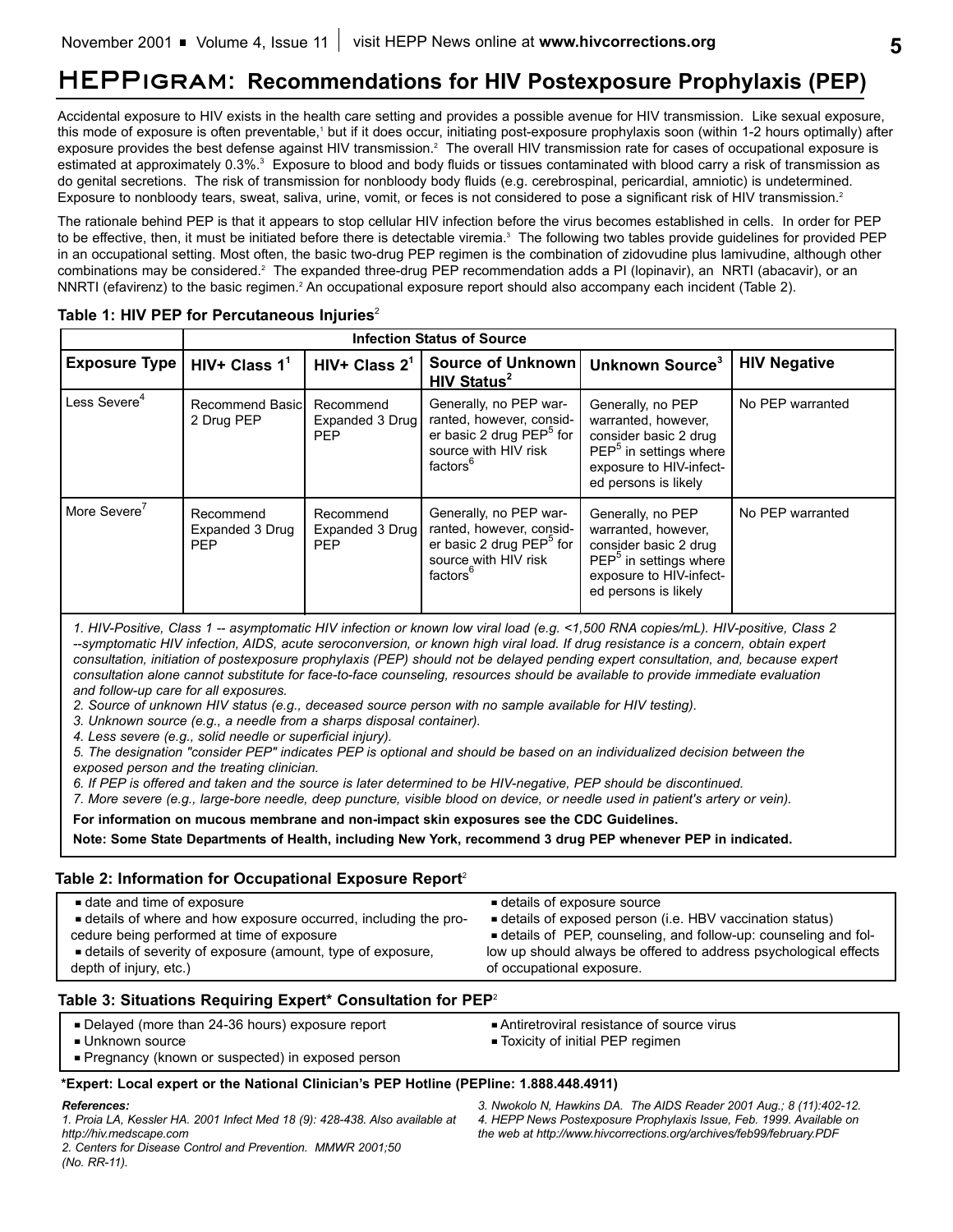# **Spotlight: Correctional Health Care Exposure to Infectious Disease**

*By Michelle Gaseau\*, Managing Editor, The Corrections Connection*

Exposure prevention and postexposure prophylaxis (PEP) can improve safety for correctional health care workers in a high-risk work environment. However, a new study by researchers at Columbia University's Mailman School of Public Health reveals that correctional health care workers are being exposed to infectious disease and may not be doing all they can to prevent that exposure.

The study, the first to focus on the practices of correctional health care workers, was funded by the National Institute for Occupational Safety and Health (NIOSH). It surveyed correctional health care workers in Rhode Island, Maryland and Texas – representing low, medium and high risk for exposure from inmate patients.

"We found 7 percent reporting an exposure in the last six months. This corresponds with our hospital data [for heath care worker exposures.] We wouldn't have thought they would have had as much of a risk because they are not doing as many procedures [as hospitals]," said Robyn Gershon, Dr.PH, MHS of the Mailman School of Public Health at Columbia University.

Gershon said the research team entered the prisons in the three states with a questionnaire for health care workers to complete with inquiries regarding accidental exposures and Hepatitis B vaccines status, among others.

A tube of blood was drawn from consenting health care workers and tested for Hepatitis B antibody and antigen, and for markers of Hepatitis C virus (HCV) infection. In addition, a skin test was performed for the presence of TB. Gershon said the researchers received information from over 400 participants.

"[The inmate population] is getting older and [there are] more acutely ill inmates. They are pretty sickly and our health care workers are doing a lot of intervention with them and are [therefore] getting exposed [to infectious diseases]," said Gershon.

### **Exposures Are Happening**

The survey results revealed that 4 percent of participants were carriers of the Hepatitis B virus yet none of those knew their infected status. "It is almost a public health implication," said Gershon. Additionally, 3 percent of participants said they were aware of a previous positive HCV test, and in fact three percent were HCV infected.

In terms of types of exposure, 7 percent of respondents said they had experienced at least one needle stick, 4 percent had experienced at least one splash to the eyes and 2 percent had been cut with sharps. Also, according to the study, 32 percent of those surveyed never reported an accidental exposure.

Why were they not reporting? The reason many respondents gave is that they did not know to whom to give the information, Gershon reported.

But Gershon also believes that many health care workers, who shared their feelings privately, perceive they would be penalized in some way if they reported an accidental exposure. "They know [what they should do] but a lot of them are in denial," she said. Moreover, for workers in facilities located in a remote spot from a local hospital, seeing a doctor may feel like too much of a burden.

Gershon explained that this under-reporting poses a problem for prevention in correctional health care settings. "How can you prevent it if you don't have the data," she said.

### **Compliance a Problem**

According to Gershon, one of the reasons for the relatively high number of exposures is lack of compliance with prevention measures. "There are some bad behaviors here this is why they are getting exposed," Gershon said.

Despite improved safety measures including requirements to use safe needles that do not need to be recapped, some safety issues remain. The study results reveal the following lack of protection: 42 percent of respondents lack protective clothing, 46 percent lack eye protection, and 27 percent participate in improper sharps disposal. Beyond that, Gershon said that in some systems safer devices might be chosen for a whole agency without the consultation of those who work on the "front lines." "My understanding is safety committees don't always have representation from front line workers," she said.

Other issues mentioned by health care workers included no place for a proper break, where staff can eat and drink in a separate area. "They don't have stuff like that and have to go to the cafeteria and they don't want to do that. They eat and drink where they have clinic," Gershon said.

Other problems occur when these workers do not follow up with preventative vaccines. In the study, 55 percent of participants who said they had received Hepatitis B vaccine also had an observable titer. "It could mean if [the remainder] had an exposure they would not have a response. It is a heads up to let them know they might want to follow up. They are advised to consult their own practitioner to get another shot," said Gershon. For TB risk, the researchers found that only 37 percent used a mask with HEPA filter, 25 percent used surgical masks and 22 percent used none at all.

On the positive side, Gershon said that 50 percent of respondents had had training on TB prevention in the last year and 97 percent had been tested at work. However, 16 percent of respondents tested positive for TB when in the last year they had tested negative.

So what should be done to reduce this risk for correctional health care workers? Gershon has some ideas.

### **Recommendations**

A safe working environment is an important predictor for compliance with preventative measures. Availability of proper resources, including small details such as making sure workers have gloves that fit properly, can mean the difference between compliance or non-compliance. Agencies should be paying attention to these details to help prevent unnecessary exposures among employees, said Gershon.

Additionally, Gershon suggests that officials conduct a periodic review of employee risk. The data might show across institutions a pattern of exposures or a pattern of safety.

"It has to be a combination of public health and correctional agencies doing [the review]. I think [corrections] would be wise to do it themselves in their accreditation agencies and create a standardized reporting program," Gershon said. "Some facilities have marvelous state of the art programs but some need more direction. It would be nice if there were more uniformity. There's certainly room for improvement."

For more information about the study, contact Gershon via email at rg405@columbia.edu

*Note: OSHA mandates HEPA respirator use and while new standards may not be necessary, compliance with existing standards is. The newly revised OSHA bloodborne pathogen control standard requires annual risk assessment and annual input from front line staff. Also, the existing OSHA 2000 log should record all needlestick injuries, and employee training is required to include what to do after an exposure incident. An employer can be fined if this process is not followed correctly. This study has revealed the need for the implementation of an increased compliance with the existing OSHA standards within corrections. Visit www.osha.gov.*

*\*Nothing to disclose.*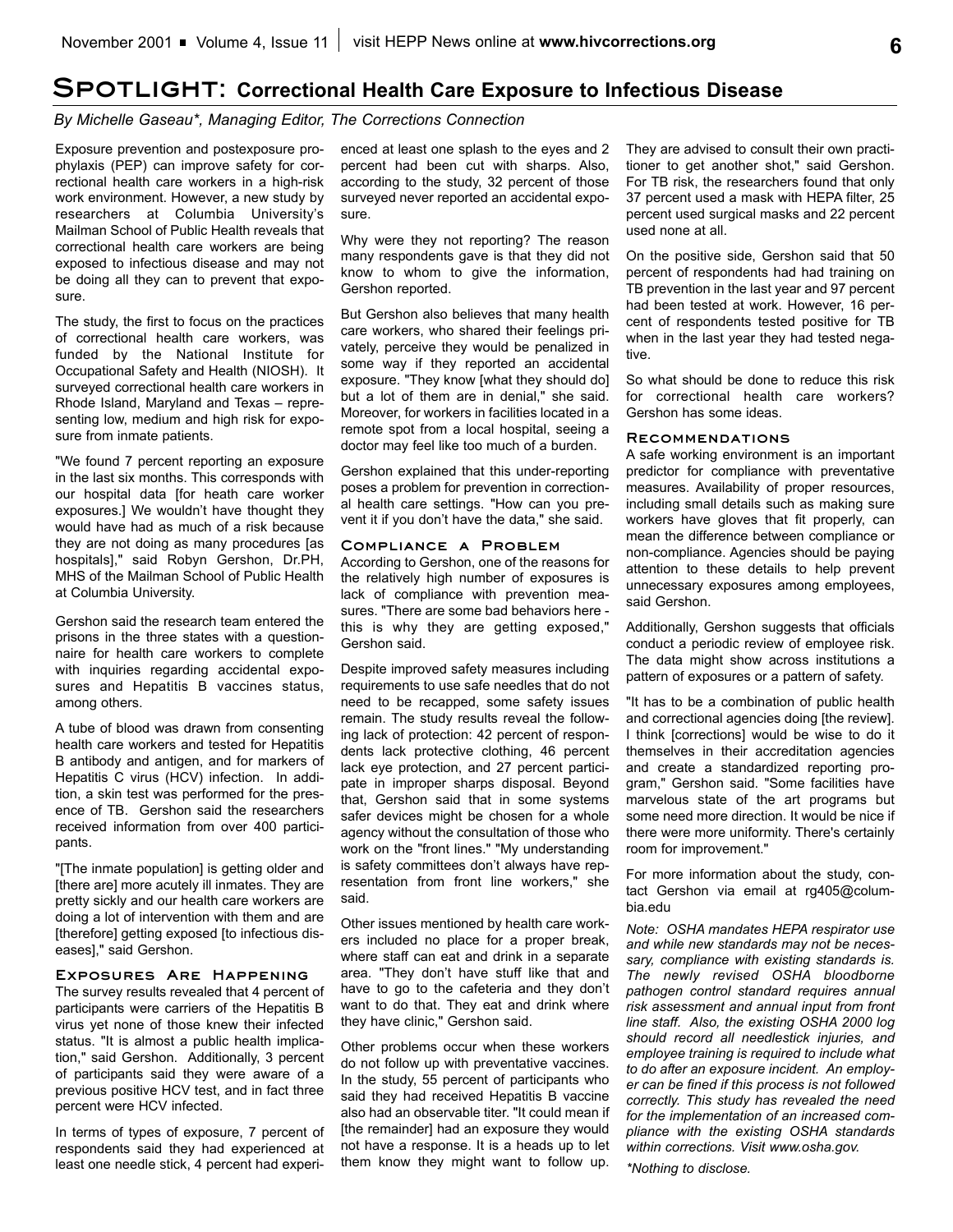# **7**

### *by HEPP News Staff*

### **NUCLEOSIDE REVERSE TRANSCRIPTASE INHIBITORS (NRTIs)**

|                                        | by HEPP News Staff<br>Adapted from Bartlett JG and Gallant JE. 2001-2002 Medical Management of HIV Infection. Johns Hopkins University, Baltimore,<br>MD. 2001. Additional information from http://www.gilead.com/prod_pdf/viread_pi.pdf. |                                                                                                                                                           |                                                                      |                                                             |                                               |                                                                                                                                                                                   |                                                                                                                                                                                          |
|----------------------------------------|-------------------------------------------------------------------------------------------------------------------------------------------------------------------------------------------------------------------------------------------|-----------------------------------------------------------------------------------------------------------------------------------------------------------|----------------------------------------------------------------------|-------------------------------------------------------------|-----------------------------------------------|-----------------------------------------------------------------------------------------------------------------------------------------------------------------------------------|------------------------------------------------------------------------------------------------------------------------------------------------------------------------------------------|
|                                        | <b>NUCLEOSIDE REVERSE TRANSCRIPTASE INHIBITORS (NRTIS)</b><br><b>Zidovudine</b>                                                                                                                                                           | <b>Didanosine</b>                                                                                                                                         | <b>Zalcitabine</b>                                                   | <b>Stavudine</b>                                            | Lamivudine                                    | <b>Abacavir</b>                                                                                                                                                                   | <b>Tenofovir</b>                                                                                                                                                                         |
| $\geq$                                 | (AZT, ZDV, Retovir)                                                                                                                                                                                                                       | ddl, Videx, Videx EC)                                                                                                                                     | (ddC, Hivid)                                                         | (d4T, Zerit)                                                | (3TC, Epivir)                                 | (ABC, Ziagen)                                                                                                                                                                     | (Viread)                                                                                                                                                                                 |
| $\mathbf I$<br>Dose<br>Recommended     | 300mg bid (or with Tablets or oral<br>3TC as Combivir<br>1 tab bid)                                                                                                                                                                       | solution<br>>60kg: 400mg qd<br>(EC) or 200mg bid<br>(tabs) or 250mg<br>bid (powder)<br><60kg: 250mg qd<br>or 125mg bid<br>(tabs) or 167mg<br>bid (powder) | 0.75mg tid                                                           | >60kg: 40mg bid 150mg bid or<br><60kg: 30mg bid with AZT as | Combivir (1 tab<br>bid) <50kg:<br>2mg/kg bid) | 300mg bid                                                                                                                                                                         | (nucleotide ana-<br>log) 300mg<br>once daily                                                                                                                                             |
| Food<br>Effect                         | None                                                                                                                                                                                                                                      | Levels ↓55%<br>Take 1 hr before<br>or 1 hr after meal                                                                                                     | None                                                                 | None                                                        | None                                          | None<br>Alcohol <sup>1</sup> ABC<br>levels 41%                                                                                                                                    | Should be taken<br>with a meal                                                                                                                                                           |
| Major Toxicity<br>Class Toxicity<br>žö | <b>Bone Marrow</b><br>suppression:<br>anemia and/or<br>neutropenia<br>$\blacksquare$ subjective<br>complaints: GI<br>intolerance.<br>headache,<br>insomnia, asthenia                                                                      | $\blacksquare$ Pancreatitis<br>- Peripheral<br>neuropathy<br>GI intolerance.<br>nausea, diarrhea                                                          | - Peripheral<br>neuropathy<br>$\blacksquare$ Stomatitis              | Peripheral neu-<br>ropathy                                  | (minimal toxicity)                            | Hypersensativity<br>(2-5%), fever,<br>nausea, vomit-<br>ing, anorexia,<br>cough, dyspena,<br>malaise, morbilli-<br>form rash.<br>May be life-<br>threatening with<br>rechallenge. | $\blacksquare$ Bone<br>(in animals)<br>$\blacksquare$ Renal<br>(in animals)<br>$\blacksquare$ Mild to<br>moderate<br>gastrointestinal:<br>nausea, vomit-<br>ing, diarrhea,<br>flatulence |
| Drug<br>Interaction                    | Ribavirin may<br>reduce AZT<br>activity                                                                                                                                                                                                   | Methadone $\downarrow$<br>ddl levels 41%,<br>consider ddl<br>dose increase                                                                                | Methadone $\downarrow$<br>ddl levels 27%.<br>No dose adjust-<br>ment | None                                                        | None                                          | None                                                                                                                                                                              | take two hours<br>before or one<br>hour after<br>didanosine<br>(if applicable)                                                                                                           |

### **NON-NUCLEOSIDE REVERSE TRANSCRIPTASE INHIBITORS (NNRTIs)**

|                                        | Nevirapine (Viramune) Delavirdine (Rescriptor)                                                              |                                                                                                                                        | <b>Efavirenz</b> (Sustiva)                                                                                                                                                                                                                                                                                                                                                                                                                                                     |  |  |
|----------------------------------------|-------------------------------------------------------------------------------------------------------------|----------------------------------------------------------------------------------------------------------------------------------------|--------------------------------------------------------------------------------------------------------------------------------------------------------------------------------------------------------------------------------------------------------------------------------------------------------------------------------------------------------------------------------------------------------------------------------------------------------------------------------|--|--|
| Recom<br>mend-<br>Dose<br>Dose         | 200mg po qd x 14 days,<br>then 200mg po bid                                                                 | 400mg po tid                                                                                                                           | 600mg po gd at hs                                                                                                                                                                                                                                                                                                                                                                                                                                                              |  |  |
| Food<br>Effect                         | None                                                                                                        | None                                                                                                                                   | -50% with high fat meal; avoid after high fat meal                                                                                                                                                                                                                                                                                                                                                                                                                             |  |  |
| Drug<br>Interaction                    | Induces cytochrome<br>P450 enzymes<br>- PI interactions see<br>Table 4-16 in Bartlett<br>Guide*             | ■ Methadone AUC<br>decreased 60% titrate<br>methadone dose<br>Not recommended:<br>Ketoconazole and rifampin<br>Caution: anticonvulsant | Inhibits and induces cytochrome P450 3A4 enzymes<br>■ Contraindicated drugs: astemizole, midazolam, triazolam,<br>cisapride, ergot alkaloids, tergenadine<br>$\blacksquare$ PI interactions: generally $\uparrow$ dose when given with PIs (like<br>Kaletra) and see Table 4-16 in Bartlett Guide*<br>- Possibly important drug interactions: see Chapter 4 in Bartlett<br>Guide*<br>■ Methadone AUC decreased 60% titrate methadone dose                                      |  |  |
| Toxicity<br>Toxicity<br>Major<br>Class | ■ Rash (15-30%) may<br>require hospitalization;<br>rare cases of Stevens-<br>Johnson syndrome;<br>hepatitis | Rash; headaches<br>lncreased transaminase<br>levels                                                                                    | Dizziness, "disconnectedness," somnolence, insomnia, bad<br>dreams, confusion, amnesia, agitation, hallucinations, poor<br>concentration<br>■ 40% usually resolves after 2 weeks<br>$\blacksquare$ take hs.<br>Rash-severe in 5%; rare reports of Stevens-Johnson syndrome:<br>- Teratogenic in cynomalgus monkeys<br>Avoid in pregnancy, and women and men should use adequate<br>contraception methods.<br>■ False positive drug screening test for cannabinoids (marijuana) |  |  |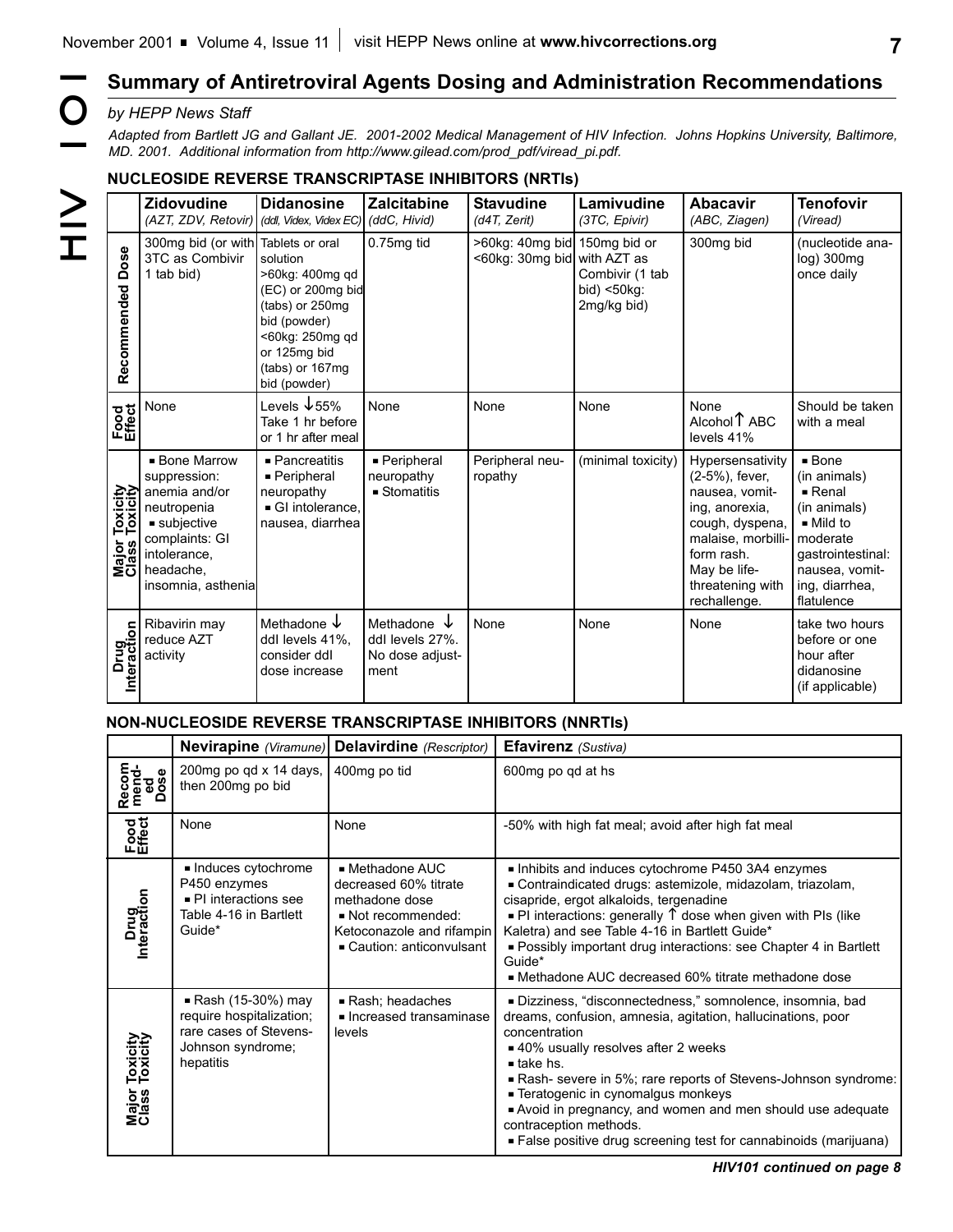SUMMARY OF ANTIRETROVIRAL AGENTS... *(continued from page 7)* 

**HOIN 2H**  $\overline{O}$  $\geq$ <br> $\frac{1}{1}$ 

|                       | <b>PROTEASE INHIBITORS (PIs)</b>                                                                                                                                                                                                                                         |                                                                                                                                                                                                                                                                                 |                                                                    |                                                                                                                      |                                                                                                                                                                                                                                             |                                                  |                                                                                                                    |
|-----------------------|--------------------------------------------------------------------------------------------------------------------------------------------------------------------------------------------------------------------------------------------------------------------------|---------------------------------------------------------------------------------------------------------------------------------------------------------------------------------------------------------------------------------------------------------------------------------|--------------------------------------------------------------------|----------------------------------------------------------------------------------------------------------------------|---------------------------------------------------------------------------------------------------------------------------------------------------------------------------------------------------------------------------------------------|--------------------------------------------------|--------------------------------------------------------------------------------------------------------------------|
|                       | Indinavir**<br>(Crixivan)                                                                                                                                                                                                                                                | <b>Ritonavir</b><br>(Norvir)                                                                                                                                                                                                                                                    | (Invirase)                                                         | Saquinavir**<br>(Fortovase)                                                                                          | Amprenavir<br>(Agenerase)                                                                                                                                                                                                                   | <b>Nelfinavir</b><br>(Viracept)                  | Lopinavir +<br><b>Ritonavir</b><br>(Kaletra)                                                                       |
| Recommended<br>Dose   | 800mg q 8h<br>Separated ddl<br>dose by 1 hr                                                                                                                                                                                                                              | 600mg bid<br>Separate ddl<br>dose by 2 hr                                                                                                                                                                                                                                       | Not recommend-<br>ed as single PI<br>400mg bid with<br><b>RTV</b>  | 1200mg tid                                                                                                           | 1200mg bid<br>(caps)<br>1400mg bid<br>(oral solution)                                                                                                                                                                                       | 1250mg bid or<br>750mg tid                       | 3 caps or 0.5mL<br>twice daily<br>4 caps bid<br>when used with<br>efavirenz or<br>nevirapine                       |
| <b>Effect</b><br>Food | $\sqrt{77\%}$ ; take 1 hr<br>before or 2 hours<br>after meals; may<br>take with low fat<br>snack or skim<br>milk                                                                                                                                                         | $T$ 15%; take with<br>food if possible<br>to improve toler-<br>ability                                                                                                                                                                                                          | No food effect<br>when taken with<br><b>RTV</b>                    | T6x; take with<br>large meal<br>unless taken<br>with RTV                                                             | high fat meal<br>decreases AUC<br>20%; can be<br>taken with or<br>without food, but<br>high fat meal<br>should be<br>avoided.                                                                                                               | $\uparrow$ 2-3x; take<br>with meal or<br>snack   | Fat increases<br>AUC 50% to<br>80%; should be<br>taken with food                                                   |
| Side Effects*         | GI intolerance<br>$(10-15\%)$ ;<br>nephrolithiasis or<br>nephrotoxicity<br>$(10-15\%)$ ;<br>headache;<br>asthenia:<br>dizziness; rash;<br>metallic taste:<br>ITP; alopecia;<br>lab: increase<br>indirect<br>bilirubinemia<br>(inconsequential)<br>Class side<br>effects* | GI intolerance<br>(20-40%); pares-<br>thesias-circum-<br>oral and extremi-<br>ties $(10\%)$ ; taste<br>perversion<br>$(10\%)$ ;<br>lab:triglycerides<br>increase in 60%<br>and transami-<br>nase increase in<br>10-15%, CPK<br>and uric acid<br>increase Class<br>side effects* | GI intolerance<br>$(10-20\%)$ ;<br>increase Class<br>side effects* | GI intolerance<br>$(20-30\%)$ ;<br>headache;<br>hypoglycermia;<br>transaminase<br>increase<br>Class side<br>effects* | GI intolerance<br>(10-30%); rash<br>(20-25% - usually<br>at 1-10 wks),<br>Stevens-Johnson<br>syndrome (1%);<br>paresthesias<br>$(10-30\% -$<br>perioral or<br>peripheral)<br>Increase in liver<br>function tests.<br>Class side<br>effects* | Diarrhea<br>$(10-30%)$<br>Class side<br>effects* | GI intolerance:<br>nausea, vomit-<br>ing, diarrhea<br><b>Elevated Lipids</b><br>Asthenia<br>Class side<br>effects* |

*\*For full information on toxicity and drug interactions for PIs and class side effects, see Chapter 4 of Bartlett JG and Gallant JE. 2001-2002 Medical Management of HIV Infection. Johns Hopkins University, Baltimore, MD. 2001. For information on Tenofovir, see http://www.gilead.com/prod\_pdf/viread\_pi.pdf.*

*\*\*These two drugs usually used in combination with ritonavir (see HEPP News, February 2001).*

# **Resources & Websites**

### **Postexposure Prophylaxis Resources:**

**National Clinicians' Postexposure Prophylaxis Hotline (PEPline)** This hotline is run by the University of San Francisco/San Francisco General Hospital staff and is supported by the CDC and other government health organizations.

Phone: 1.888.448.4911 Web: http://www.ucsf.edu/hivcntr

#### **Needlestick!**

Website to help manage and document occupation exposure to blood and other bodily fluids. Maintained by the University of California Los Angeles (UCLA) Emergency Medicine Center, UCLA School of Medicine.

http://www.needlestick.mednet.ucla.edu

**CDC PEP Guidelines for HIV, HBV, and HCV MMWR 2001; 50 (No. RR-11) on the web at** http://www.cdc.gov/mmwr/PDF/RR/RR5011.pdf

**Drug Update Information Listing of Drug-induced HIV Genome Mutations** http://www.iasusa.org/resistance\_mutations/index.html

**Complete Information on Kaletra**

http://www.fda.gov/cder/foi/label/2000/21226lbl.pdf

**Complete Information on Viread**

http://www.gilead.com/prod\_pdf/viread\_pi.pdf

**HIV Treatment Websites**

**AMFAR HIV/AIDS Treatment Directory, Summer 2001 Edition** For free copies, contact Barbara Good at barbara.good@amfar.org or fax a request to 212.806.1601

**Updated Adult and Adolescent HIV Treatment guidelines** http://www.hivatis.org/guidelines/adult/Aug13\_01/pdf/AAAug13S.PDF

**Hopkins AIDS Service: Medical Management of HIV Infection** http://hopkins-aids.edu/publications/book/book\_toc.html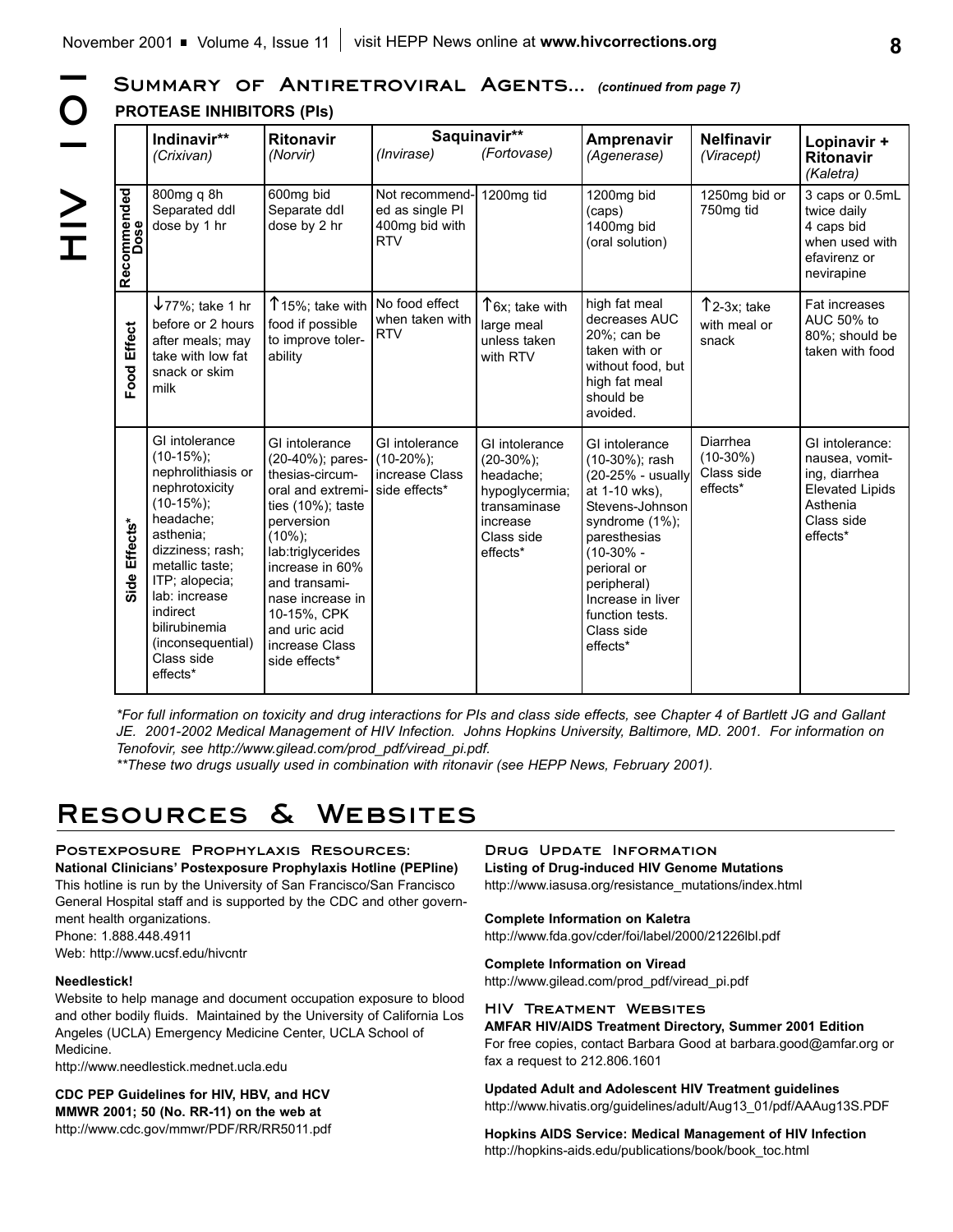# **Save the**  DATES

**3rd International Hepatitis C Update for the New Millennium** *November 30-December 1, 2001 Houston, Texas* Fee: Physicians- \$165; Other Health Care Professionals- \$135 Visit: www.uth.tmc.edu/cme Email: Kristen.K.Brockman@ uth.tmc.edu Call: 713.500.5127 CME and CEU credit available

### **41st Interscience Conference on Antimicrobial Agents and Chemotherapy** *December 16-19, 2001 Chicago, Illinois*

Sponsored by American Society for Microbiology (ASM) Visit: www.icaac.org

#### **9th Conference on Retroviruses and Opportunistic Infections**

*February 24-28, 2002 Seattle, Washington* Registration: Dec. 10, 2001- Jan. 23, 2002 Call: 703.535.6899 Visit: www.retroconference.org

#### **2002 National STD Prevention Conference**

*March 4-7, 2002 San Diego, California* Fee: before Feb. 8: \$140; after Feb. 8: \$165 Visit: http://www.stdconference.org/ Call: Glenda Vaughn, 404.639.8260 Email: ghv1@cdc.gov

#### **14th National HIV/AIDS Update Conference (NAUC)**

*March 19-22, 2002 San Francisco, California* Sponsored by (amfAr) American Foundation for AIDS Research Abstract Deadline: Nov. 15, 2001 Fee: Before Dec. 15: \$275; Dec 15-March 1: \$325; After March 1: \$375 (special rates available) Visit: http://www.amfar.org/cgibin/iowa/nauc/index.html CME credit available

### **International Conference on Emerging Infectious Diseases (ICEID)**

*March 24-27, 2002 Atlanta, Georgia* Visit: http://www.cdc.gov/iceid/ Email: cas1@cdc.gov

# **News Flashes**

### **HIV**

### **FDA Approves Tenofovir for all HIV Patients** *Associated Press, 10/28/01*

Tenofovir (Viread, produced by Gilead), a new antiretroviral medication, lowered the viral load of patients who had developed drug resistant virus (see Newsflashes, Aug/Sept HEPP News). The FDA has now approved the medication for use in all HIV-positive patients (10/26/01). Tenofovir has been shown to reduce the viral load by as much as 75% when used in combination with other medications. Experts caution against prescribing tenofovir for drug-naïve patients until study results on the use of the drug in newly diagnosed patients are released. Tenofovir is a once-a-day pill that will cost about \$4,135 for a year's supply.

### **Genetic Test Available to Show Drug-Resistance**

### *Associated Press, 9/27/01*

The FDA recently approved gene-based test, Visible Genetic Inc.'s Trugene, that analyzes an HIV patient's viral mutations in terms of drug resistance. This test will aid physicians in prescribing the best medications for each patient depending on his/her viral genotype. Trugene uses a blood sample to identify all known genetic mutations in the virus. It then compares the individual's genetic mutations to over 70 mutations known to be linked to resistance to specific drugs. The turnaround time is three days and will cost \$300-\$500 per patient (see Paar D, Altice F, HEPP News September 2000). This is the first genotyping test to receive FDA approval. Other genotyping tests are available from many commercial suppliers including the Phenosense test from Virologic.

### **Specialists More Likely to Recommend Appropriate Therapies**

*2001 July. The AIDS Reader 11(7): 348-353.* A survey of physicians in California, Florida, Massachusetts, and New York found that those with less experience caring for HIV/AIDS patients need expert advice in the process of treating patients. The study presented physicians with two hypothetical HIV/AIDS patients and asked the physicians how they would treat those patients. Infectious disease specialists were more likely to recommend treatments consistent with those of the HHS and the International AIDS society than were general internal medicine physicians. The general internists, however, were often aware of gaps in their knowledge and said they would refer the patient to a specialist.

### **No Mandatory HIV Testing of State Prisoners in Indiana**

### *Indianapolis Star, 10/24/01*

Indiana DOC officials estimate that approximately 1% of state inmates are HIV positive but do not know the exact number because Indiana does not have a mandatory testing law for inmates. Although a bill was passed by the state legislature last year that would require mandatory HIV and HCV testing for all inmates, it was vetoed by the governor for budgetary reasons. This testing is estimated to cost \$173,285 per year. HIV testing is available to inmates upon request. Experts recommend educating and counseling prisoners to be voluntarily tested for HIV and HCV.

### **Hepatitis**

## **HCV Costs the U.S. \$5 Billion in 1997**

*Arch Int Med 2001; 161 (18): 2231-2237.* A study reports that in 1997, hepatitis C cost the U.S. approximately \$5.46 billion in medical costs, lost wages, and lost home production. Hepatitis C is the most common blood-borne infection in the U.S. These costs are on par with the cost of asthma in US for the same year (\$5.8 billion). There are estimates that HCV-related mortality could triple within the next twenty years, indicating that increased prevention, treatment, screening, and research are necessary.

### **MA Canceling Hepatitis C Programs** *Boston Herald, 10/5/01*

The Massachusetts state legislature plans to cut a program that teaches physicians and others at risk for hepatitis C about the disease due to a budget impasse. Although the Massachusetts state senate set aside \$3.9 million for the program for fiscal year 2002 (which began on July 1, 2001) the House did not allocate any funding. According to a policy issued by the governor's office, agencies are to operate on a lower budget. The program provided counseling and education for those at risk for contracting hepatitis C and raised awareness of people who were unaware they were infected with HCV. The cuts will affect education programs but will have no effect on treatment funding. Approximately 110,000 people in Massachusetts are estimated to be infected with HCV.

#### **Other**

### **Syphilis on the Internet**

#### *San Francisco Chronicle, 10/26/01*

Syphilis is on the rise among gay and bisexual men. This spike in syphilis cases has been recorded in San Francisco, San Diego, Florida, Boston, and Chicago according to the San Francisco Department of Public Health. The number of syphilis cases in San Francisco nearly doubled from 42 in 1999 to 77 in 2000 with a similar increase expected this year. Officials there say 16 syphilis cases in San Francisco this year have been linked to an internet chat room for gay and bisexual men. Although the internet service provider has been reluctant to post syphilis warnings, it has given the Health Department access to the chat room to post prevention messages, an offer that has been rejected as "ineffective". Health officials view the rise in syphilis cases as a decline in safe sex practices and a "complacency" about HIV. Syphilis sores (like other STDs) leave a person more vulnerable to HIV infection.